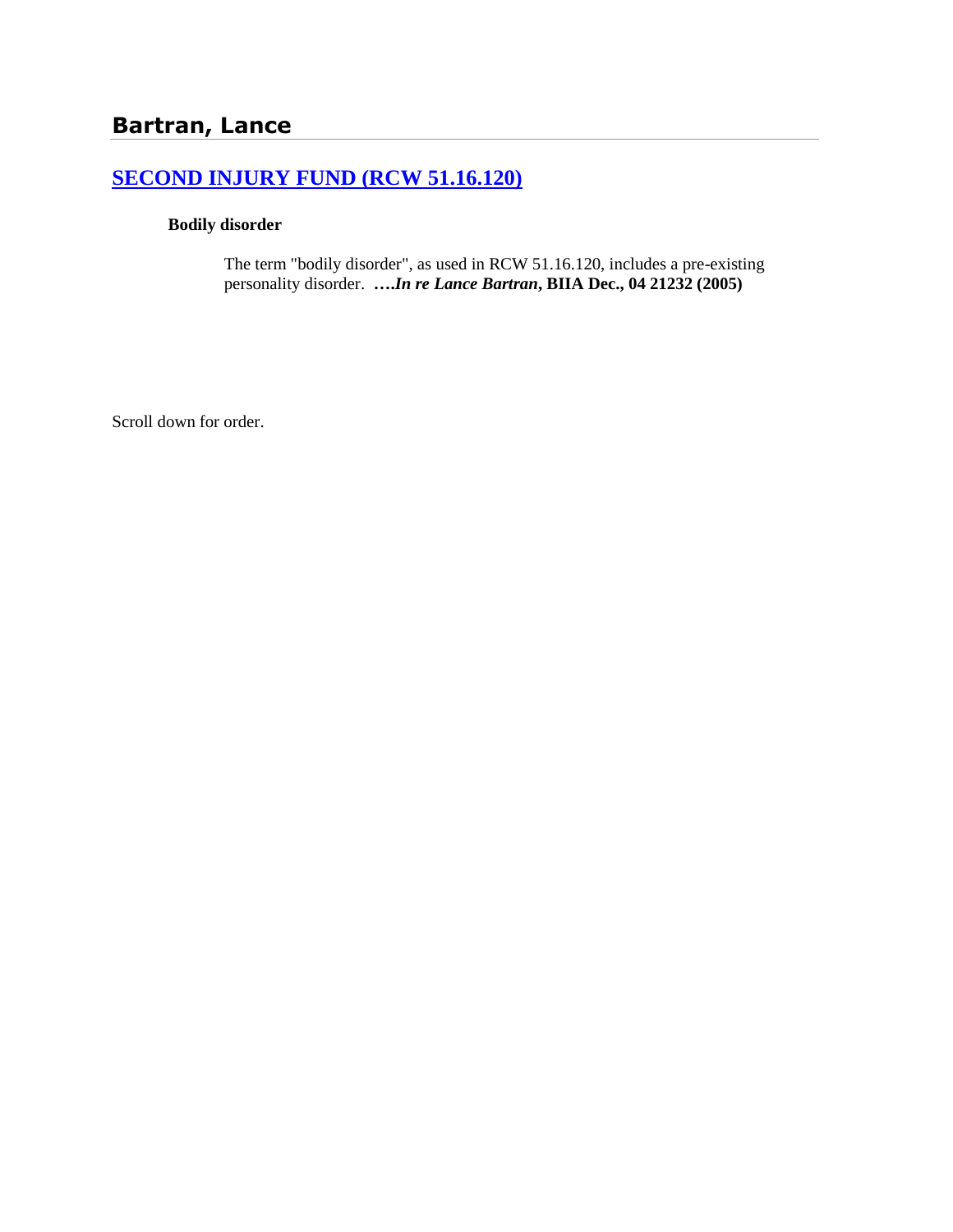# **BEFORE THE BOARD OF INDUSTRIAL INSURANCE APPEALS STATE OF WASHINGTON**

**)**

**)**

**IN RE: LANCE BARTRAN )**

**DOCKET NOS. 04 21232 & 04 23432 & 04 23522**

## 3

**CLAIM NO. W-002880 ) DECISION AND ORDER**

APPEARANCES:

1

2

4

5

6

Claimant, Lance Bartran, Pro Se

Self-Insured Employer, The Boeing Company, by Reinisch, Weier & MacKenzie, P.C., per Renee M. Bliss

Department of Labor and Industries, by The Office of the Attorney General, per William A. Garling, Jr., Assistant

The self-insured employer, The Boeing Company, filed three appeals under this claim with the Board of Industrial Insurance Appeals on August 26, 2004.

Under **Docket No. 04 23522**, The Boeing Company filed an appeal on August 26, 2004, from an order of the Department of Labor and Industries dated June 30, 2004. In this order, the Department placed the claimant on a pension effective July 16, 2004; terminated time-loss compensation benefits as paid through July 15, 2004; authorized treatment of the claimant's accepted condition of depression with Dexedrine, one psychiatric visit per month for medication monitoring; stated that treatment shall not include Schedule 1 through 4 drugs in accordance with RCW 51.36.010; and stated that the pension will be administered by the Department. The Department order is **REVERSED AND REMANDED.**

Under **Docket No. 04 21232**, The Boeing Company filed an appeal on August 26, 2004, from an order of the Department of Labor and Industries dated July 23, 2004. In this order, the Department stated that the claimant had been placed on a pension effective July 16, 2004; set the monthly benefit amount; and instructed The Boeing Company to pay the pension reserve amount in full or make a deposit of three times the monthly benefit, file a bond to cover the reserve amount, and then to make quarterly deposits to the Department. The Department order is **REVERSED AND REMANDED.**

Under **Docket No. 04 23432**, The Boeing Company filed an appeal on August 26, 2004, from an order of the Department of Labor and Industries dated July 1, 2004. In this order, the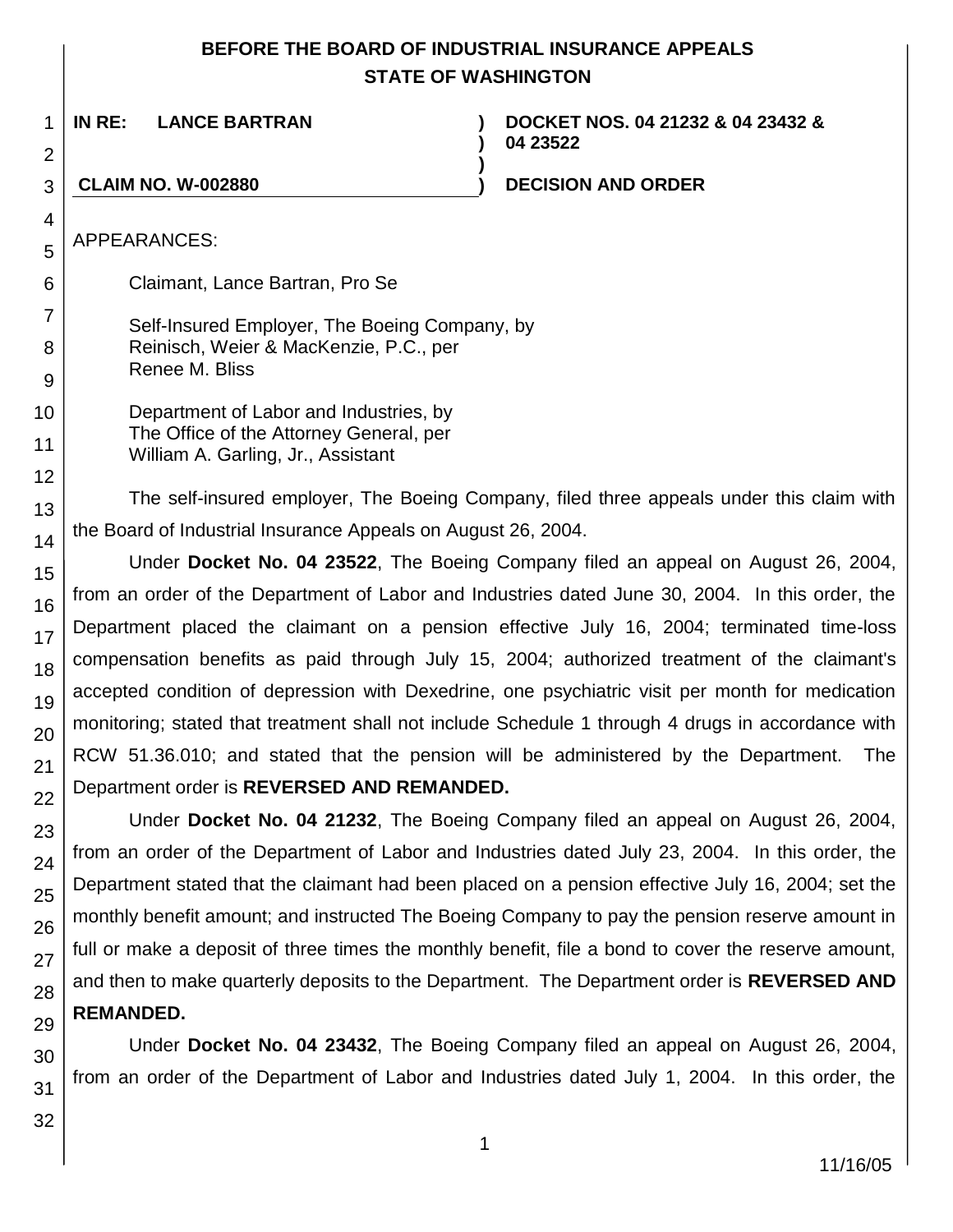1 2 Department stated that Second Injury Fund Relief is not applicable to this case. The Department order is **REVERSED AND REMANDED.**

3

4

5

6

7

#### **DECISION**

Pursuant to RCW 51.52.104 and RCW 51.52.106, this matter is before the Board for review and decision on a timely Petition for Review filed by the self-insured employer to a Proposed Decision and Order issued on July 11, 2005, in which the industrial appeals judge affirmed the orders of the Department dated June 30, 2004; July 1, 2004; and July 23, 2004.

8 9 The Board has reviewed the evidentiary rulings in the record of proceedings and finds that no prejudicial error has occurred. The rulings are affirmed.

10 11 12 13 14 We have granted review to correctly resolve the issues raised by the self-insured employer regarding the effective date of the pension and second injury fund relief. The self-insured employer presented testimony from Phillip G. Lindsay, M.D., the treating psychiatrist; Paul B. Brown, M.D., Ph.d., an attending physician; and Dr. Jill E. Rosenthal, the vocational counselor. The Department did not present evidence.

15 16 17 18 19 20 21 22 23 24 25 26 27 28 29 Dr. Lindsay testified that he has treated Mr. Bartran since September 23, 1999. Dr. Lindsay has treated the claimant for his major depressive disorder, single episode, chronic, that was caused by the industrial injury. In addition, Dr. Lindsay has diagnosed pre-existing schizoid personality disorder, a condition which is not responsive to treatment. Dr. Lindsay testified that the schizoid personality disorder precludes Mr. Bartran from many types of available work that he would otherwise have been able to perform. Dr. Lindsay stated that the claimant was permanently unable to be gainfully employed on a reasonably continuous basis as a result of the combination of the pre-existing schizoid disorder and the medical and psychiatric conditions that were caused by the industrial injury. Dr. Lindsay indicated that the psychiatric conditions were fixed and stable on February 8, 2002. Dr. Brown has treated Mr. Bartarn since May 23, 2001, for the fibromyalgia resulting from the injury. Dr. Brown testified that the condition had reached maximum medical improvement on September 9, 2002. Jill Rosenthal testified that on February 26, 2001, she began an assessment of Mr. Bartran's vocational abilities for gainful employment. Within the context of her testimony as a whole, it appears that Dr. Rosenthal did not complete the assessment and report her conclusions until April 22, 2002.

30 31 32 In the Proposed Decision and Order, the industrial appeals judge properly states that the effective date of the pension is the date that Mr. Bartran was medically fixed and stable, and as a vocational matter it was demonstrated that he was permanently unable to be gainfully employed on

2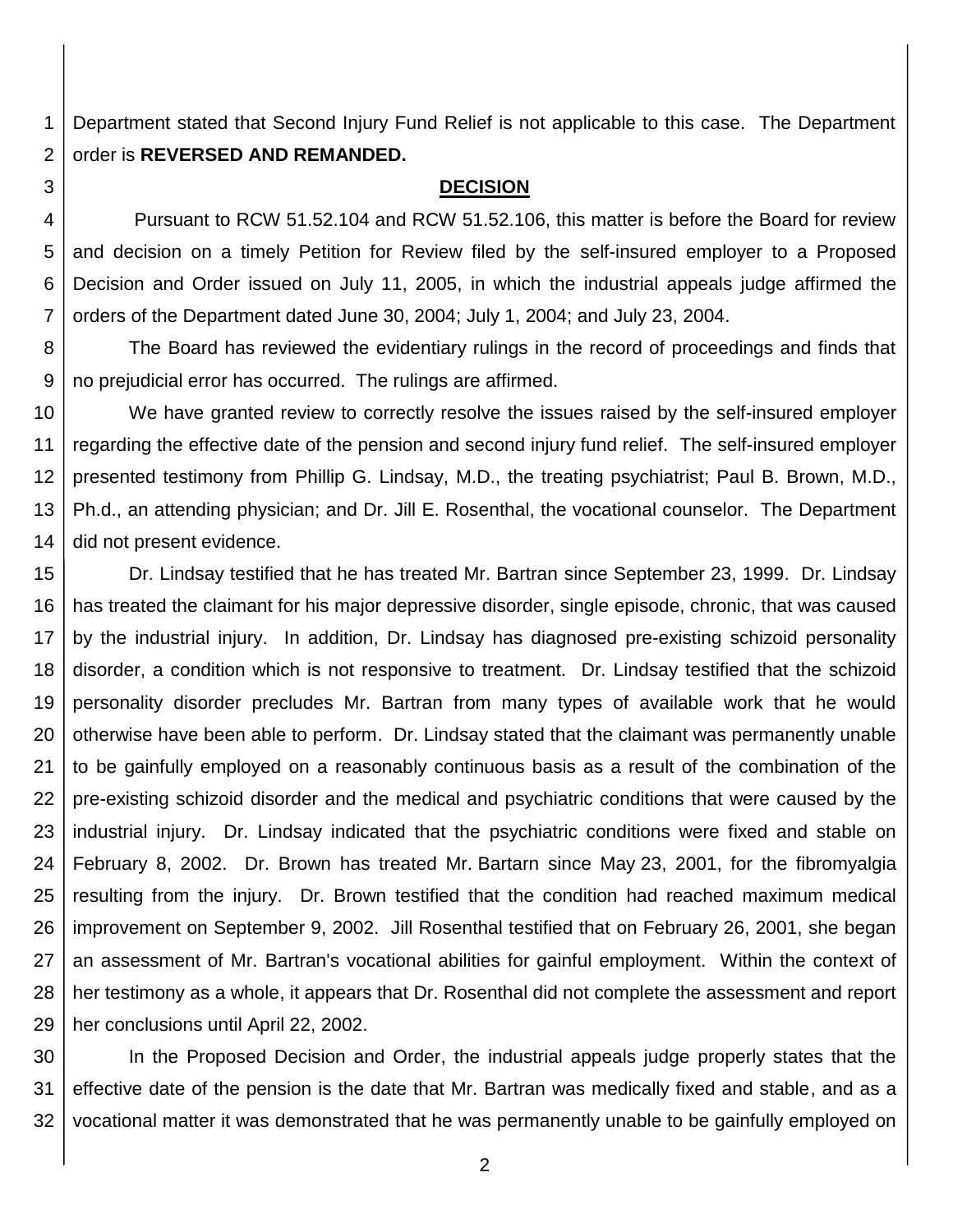1 2 3 4 5 6 7 a reasonably continuous basis. *In re Frederic Cuendet,* BIIA Dec., 99 21825 (2001). Although Dr. Lindsay concluded that Mr. Bartran's mental conditions were fixed and stable as of February 8, 2002, and Dr. Rosenthal concluded the vocational assessment on April 22, 2002, Dr. Brown did not observe that the conditions that he was treating had reached maximum medical improvement until September 9, 2002. The evidence demonstrates that the effective date of the pension is September 9, 2002, and not July 16, 2004, as indicated by the Department in its order dated June 30, 2004.

8 9 10 11 12 13 14 15 16 17 18 19 20 21 22 23 24 Although the industrial appeals judge correctly indicates that the language in the second injury fund statute, RCW 51.16.120, refers to previous bodily disability from any injury or disease, we find no authority for, nor do we agree with, the implication made by him that the omission of the term "mental" from the statute operates to exclude pre-existing mental disabilities from the relief of second injury fund. The testimony of Dr. Lindsay and Dr. Brown leave little doubt that Mr. Bartran's pre-existing schizoid personality disorder constitutes a disease in the form of a mental illness affecting the entire person. Mr. Bartran's personality disorder created a previous bodily disability that qualifies for consideration under RCW 51.16.120. According to the expert witnesses, Mr. Bartran can no longer perform his job of injury and he is not capable of gainful employment. In addition, the record of evidence, especially the vocational testimony of Dr. Rosenthal, demonstrates that Mr. Bartran requires retraining to be employed and that his schizoid disorder disables him from such retraining. To qualify for second injury fund relief, the employer must establish that the disability resulting from the injury would not have been total but for the pre-existing condition. *In re Alfred Funk,* BIIA Dec., 89 4156 (1991). Although the facts of this case are distinguishable from the facts considered under *Funk,* we find that the employer has established that the pre-existing schizoid personality disorder was an actual cause of the claimant's permanent total disability. Second injury fund relief is applicable.

### **FINDINGS OF FACT**

1. On February 7, 1997, Lance Bartran, the claimant, filed an Application for Benefits with the Department of Labor and Industries in which he alleged that an injury to his right shoulder occurred during the course of his employment with The Boeing Company, a self-insured employer. On February 13, 1997, the Department issued an order in which it allowed the claim. On February 11, 1998, the Department issued an order in which it closed the claim because the claimant's covered medical condition was stable, ended time-loss compensation benefits as paid through June 19, 1997, and paid an award for permanent partial disability consistent with Category 2 permanent cervical and cervico-dorsal impairments.

25

26

27

28

29

30

31

32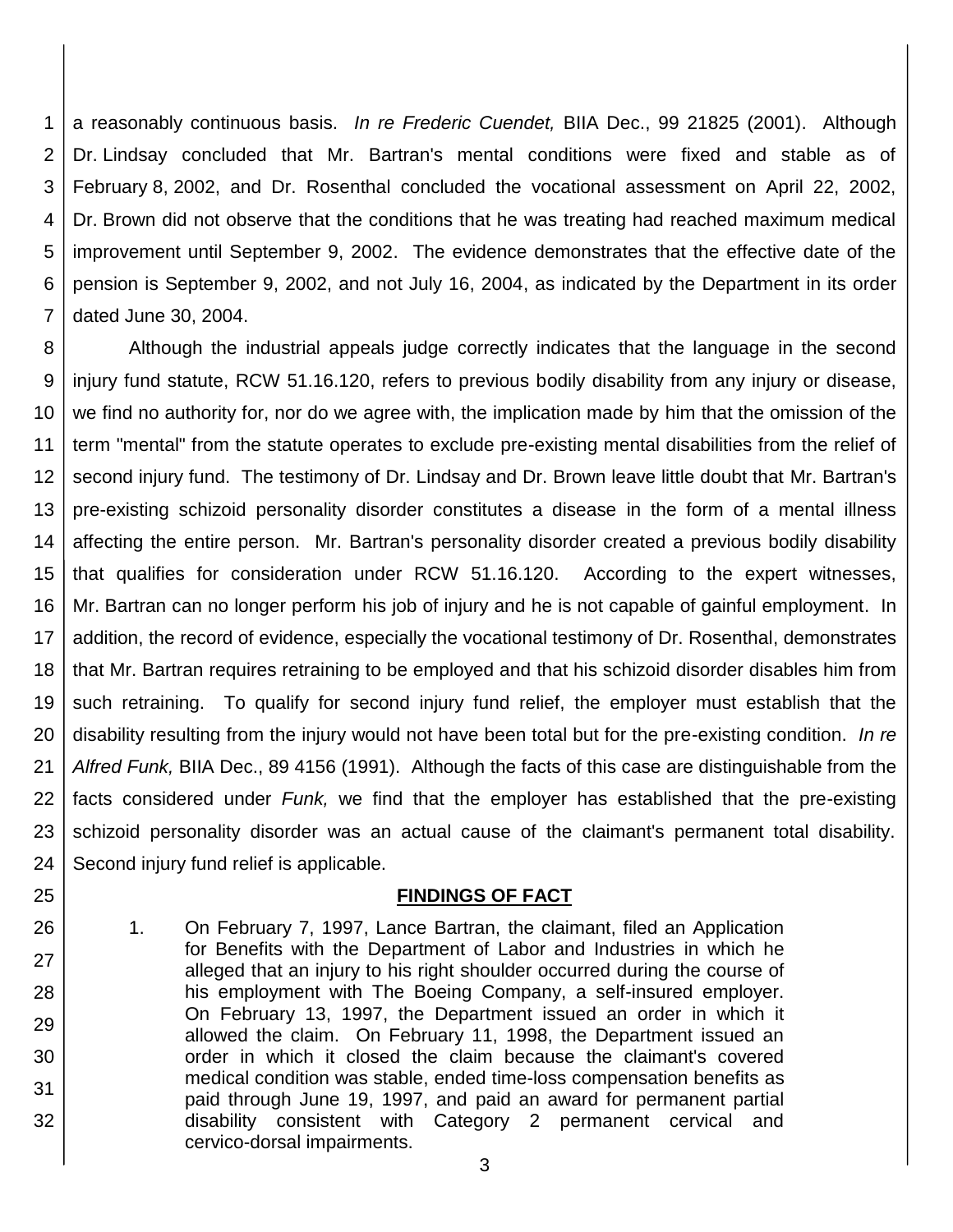On April 7, 1999, the claimant filed an application to reopen the claim for aggravation of his accepted condition. On April 15, 1999, the Department issued an order in which it reopened the claim effective February 7, 1999, for the accepted conditions of right shoulder and cervical disc conditions, and denied responsibility for a psychiatric condition.

1 2

3

4

5

6

7

8

9

10

11

12

13

14

15

16

17 18

19

20

21 22

23

24

25

26

27

28

29

30

31

32

On April 26, 1999, the claimant filed a Protest and Request for Reconsideration of the Department order dated April 15, 1999. On May 7, 1999, the self-insured employer filed a Protest and Request for Reconsideration of the Department order dated April 15, 1999. On August 27, 1999, the Department issued an order in which it held its order dated April 15, 1999, in abeyance. On March 16, 2000, the Department affirmed the order dated April 15, 1999.

On March 27, 2000, the claimant filed a Notice of Appeal with the Board of Industrial Insurance Appeals from the Department order dated March 16, 2000. On April 5, 2000, the Department issued an order in which it held its order dated March 16, 2000, in abeyance. On April 6, 2000, the Board issued an order in which it returned the case to the Department for further consideration. On April 7, 2000, the Department issued an order in which it corrected its order dated April 15, 1999, and reopened the claim effective February 7, 1999, for authorized treatment and action.

On June 30, 2004, the Department issued an order in which it placed the claimant on the pension rolls effective July 16, 2004; terminated time loss compensation benefits as paid through July 15, 2004; authorized treatment of the claimant's accepted condition of depression with Dexedrine, one psychiatric visit per month for medication monitoring, and determined that treatment shall not include Schedule 1 through 4 drugs in accordance with RCW 51.36.010; and determined that the pension would be administered by the Department. On August 26, 2004, the self-insured employer filed a Notice of Appeal with the Board of Industrial Insurance Appeals from the Department order dated June 30, 2004. On September 27, 2004, and October 5, 2004, the Board issued orders in which it extended the time to act on the appeal an additional ten days. On October 12, 2004, the Board issued an order in which it granted the appeal; assigned the appeal Docket No. 04 23432; and ordered that further proceedings be held.

On July 1, 2004, the Department issued an order in which it determined that Second Injury Fund Relief was not applicable in this case. On August 26, 2004, the self-insured employer filed a Notice of Appeal with the Board of Industrial Insurance Appeals from the Department order dated July 1, 2004. On September 27, 2004, and October 5, 2004, the Board issued orders in which it extended the time to act on the appeal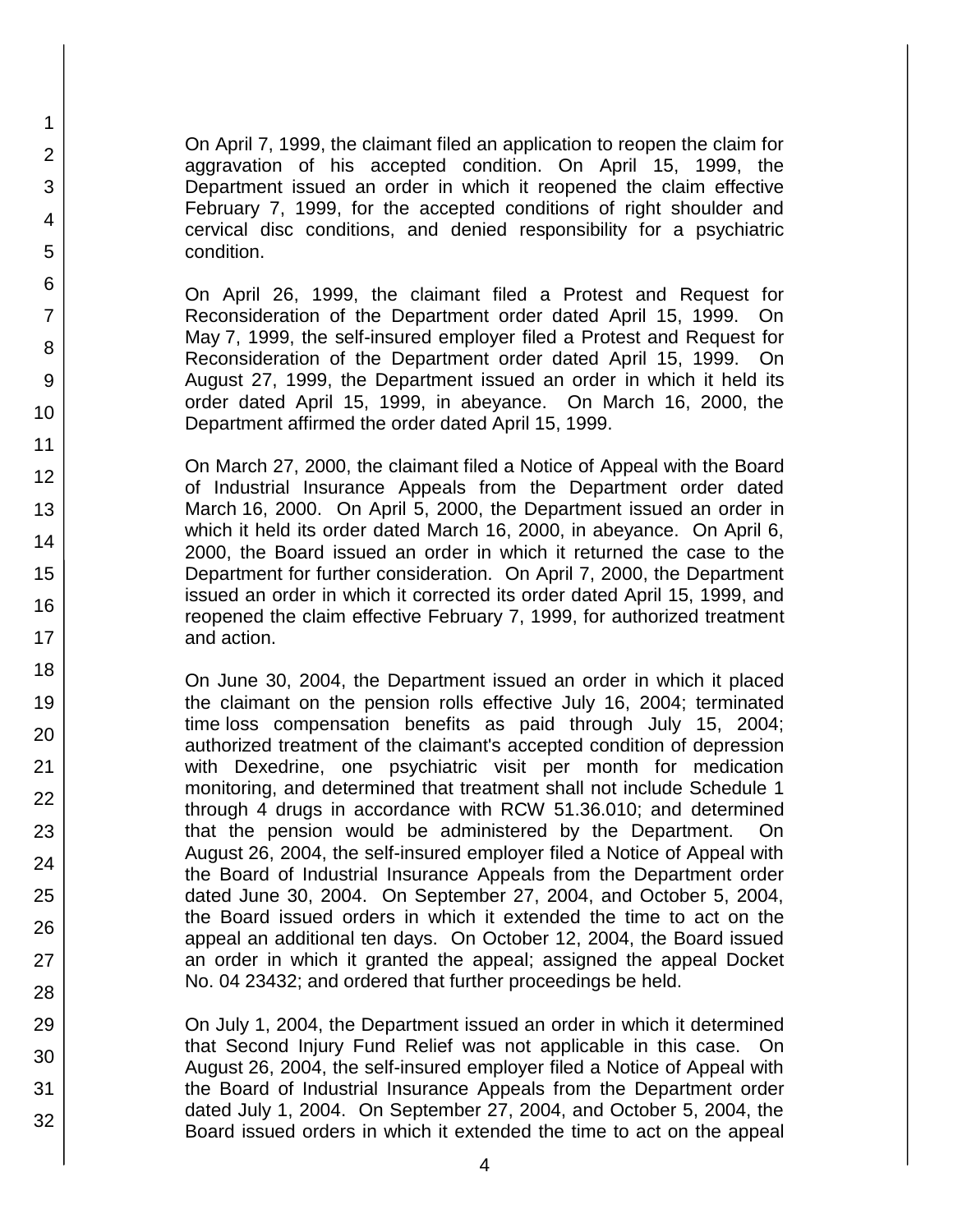an additional ten days. On October 12, 2004, the Board issued an order in which it granted the appeal; assigned the appeal Docket No. 04 23522; and ordered that further proceedings be held.

1

2

3

4

5

6

7

8

9

10

11

12

13

14

15

16

17 18

19

20

21 22

23

24

25

26

27

28

29

30

31 32

On July 23, 2004, the Department issued an order in which it placed the claimant on the pension rolls effective July 16, 2004; set the monthly benefit amount at \$2,119.81; and instructed The Boeing Company to pay the pension reserve amount of \$180,448.00 in full, or to make deposit of three times the monthly benefit, file a bond to cover the reserve amount, and then make quarterly deposits to the Department. On August 26, 2004, the self-insured employer filed a Notice of Appeal with the Board of Industrial Insurance Appeals from the Department order dated July 23, 2004. On September 27, 2004, and October 5, 2004, the Board issued orders in which it extended the time to act on the appeal an additional ten days. On October 12, 2004, the Board issued an order in which it granted the appeal; assigned the appeal Docket No. 04 21232; and ordered that further proceedings be held.

- 2. The claimant, Lance Bartran, graduated high school in 1965. He attended trade school on and off, and performed sheet metal work until 1989, when he was hired by The Boeing Company as a welder.
	- 3. On December 5, 1996, while at work with The Boeing Company, Mr. Bartran injured his right shoulder and neck while struggling with a 460-pound object. The industrial injury proximately caused conditions of fibromylagia and depression that were permanently partially disabling.
- 4. Mr. Bartran suffers from schizoid personality disorder, a disease that pre-existed the industrial injury of December 5, 1996. Prior to the industrial injury of December 5, 1996, the schizoid personality disorder was symptomatic and disabling. It limited Mr. Bartran's ability to obtain and perform the full scope of his employment potential. The personality disorder precluded him from having transferable job skills and precluded him from participating in work retraining programs. Prior to the occurrence of the industrial injury, the disability caused by the schizoid personality disorder did not preclude Mr. Bartran from reasonably continuous employment at the job of injury.
- 5. As of September 9, 2002, the conditions proximately caused by the industrial injury had reached maximum medical improvement and were fixed and stable. As of September 9, 2002, it was demonstrated as a vocational matter that Mr. Bartran was unable to obtain and engage in gainful employment on a reasonably continuous basis.
- 6. As of September, 9, 2002, the conditions proximately caused by the industrial injury limit Mr. Bartran from returning to his job at injury. The residuals of the injury, alone, do not limit Mr. Bartran's transferable job skills, or his capacity to be retrained. The conditions proximately caused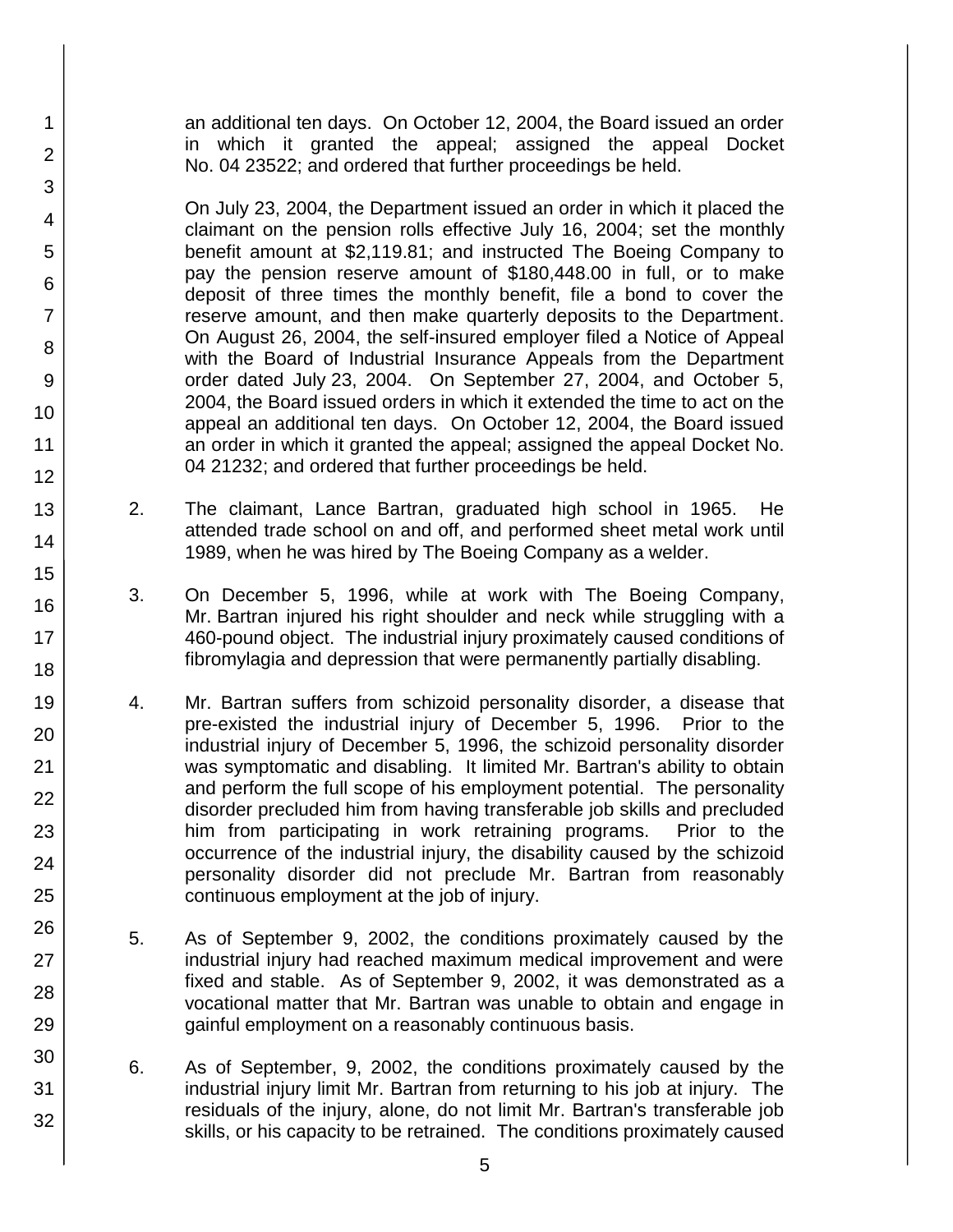by the industrial injury, did not render Mr. Bartran incapable and unable to obtain reasonably continuous employment in the competitive labor market, when considered in conjunction with his age, education, training, work history, transferable skills. The industrial injury was, in itself, insufficient to cause permanent total disability.

- 7. As of September 9, 2004, the permanent residuals caused by the December 9, 1999 industrial injury, combined with and superimposed upon the pre-existing disabling condition, precluded Mr. Bartran from obtaining or performing reasonably continuous gainful employment in the competitive labor market, when considered with his age, education, training, work history, transferable skills and ability to be retrained.
- 8. As of June 30, 2004, the Department authorized the claimant to receive Dexedrine treatment for his accepted condition of depression, one psychiatric visit per month for medication monitoring, and in which the Department determined that treatment shall not include Schedule 1 through 4 drugs in accordance with RCW 51.36.010.
- 9. As of July 23, 2004, the Department set forth in an order the monthly benefit amount as \$2,119.81; and instructed that The Boeing Company pay the pension reserve amount of \$180,448.00 in full, or makes deposit of three times the monthly benefit, file a bond to cover the reserve amount, and then make quarterly deposits to the Department.

# **CONCLUSIONS OF LAW**

- 1. The Board of Industrial Insurance Appeals has jurisdiction over the parties to and the subject matter of these appeals.
- 2. Effective September 9, 2002, Mr. Bartran was a permanently totally disabled worker within the meaning of RCW 51.32.060, due to the combined effects of the industrial injury of December 5, 1996, superimposed upon the pre-existing condition.
- 3. Effective September 9, 2002, the self-insured employer was entitled to distribution of the accident costs under the provisions of RCW 51.16.120, with respect to the industrial injury of the claimant occurring on December 5, 1996.
- 4. The self-insured employer, The Boeing Company, is entitled to Second Injury Fund Relief as provided by RCW 51.16.120. The order of the Department of Labor and Industries dated July 1, 2004, is incorrect and is reversed. The matter is remanded to the Department with direction to provide the self-insured employer with distribution of the accident costs under the provisions of RCW 51.16.120.
- 2 3 4 5 6 7 8 9 10 11 12 13 14 15 16 17 18 19 20 21 22 23 24 25 26 27 28 29 30 31 32

1